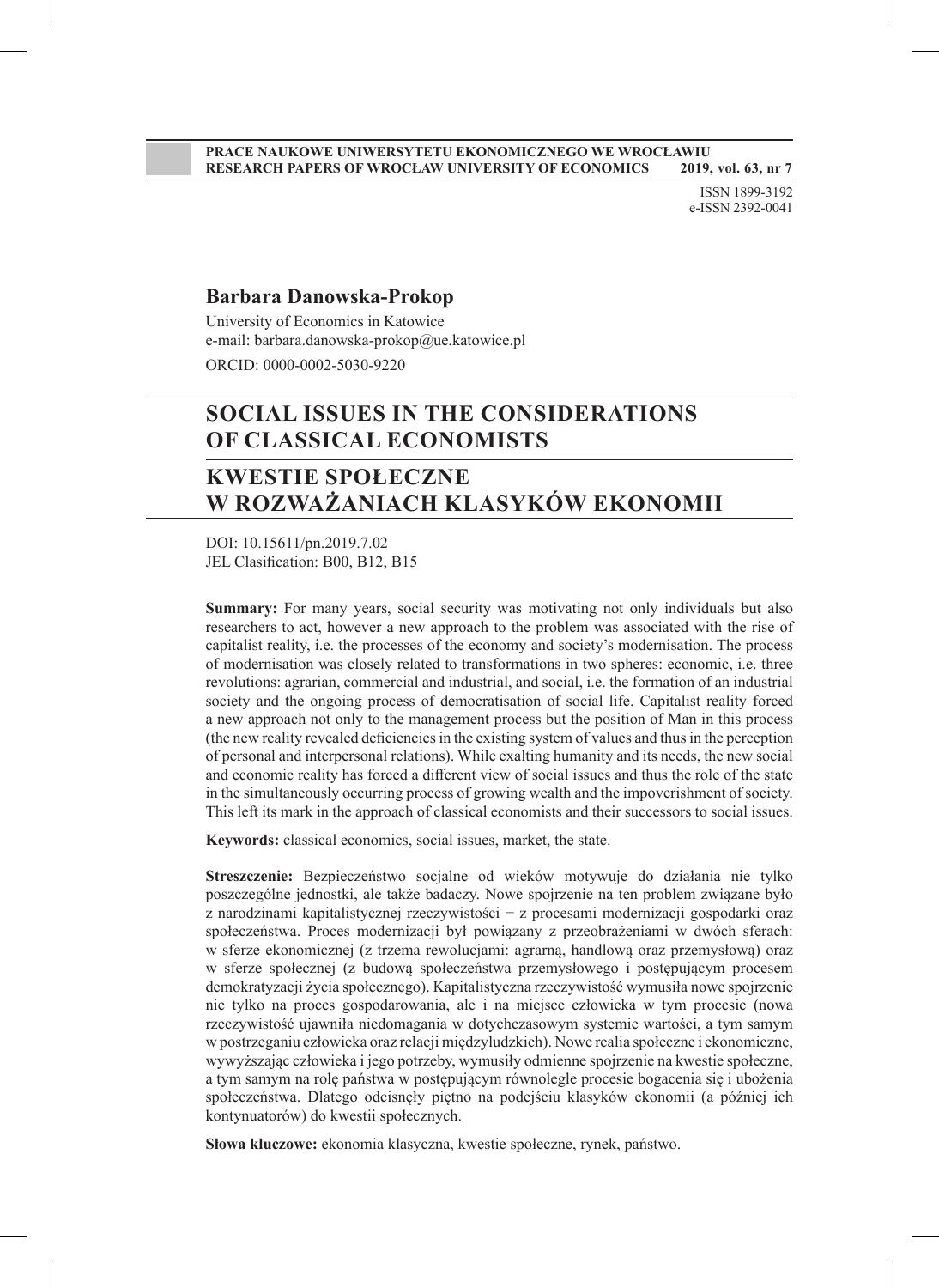### **1. Introduction**

In the second half of the 17th century the concurrent process of pre-industrial transformations in the following three spheres started in Western Europe:

- **•** economic; the process of transition from feudal system towards an industrialised system (to a capitalist way of production),
- **•** social; the process of transition from a rural society to an urban society, which was automatically associated with a departure from the traditional family model,
- **•** political; the process of the political emancipation of society was activated, which contributed to the slow democratisation of political life.

Economic and social transformations inevitably led to society's polarisation and the intensification of the financial and income diversity of the population. At the same time, while modifying the system of values and social standards, this process emphasised the ethical and moral conduct of individuals in their striving for the maximisation of individual benefits.

The ethical and moral approach of classical economists, such as Adam Smith, John Stuart Mill and Jean Ch. Simonde de Sismondi, defined the view not only on the market and state, but also on pressing social issues. Classical economists approached the interpretation of the goal of economic policy in a dual way, either as a repair of the market errors (Smith) or of state errors (Mill and Sismondi). This dualistic approach to the interpretation of the goal of economic policy gave rise to discrepancies in their perception of the social issues and methods through which essential social issues are solved.

The objective of the paper is a comparative analysis of the dual view of classical economists (Adam Smith, John Stuart Mill and Jean Charles Simonde de Sismondi) on social issues that directly resulted from capitalist reality. Differences in viewing social issues affected the methods in which they were solved, yet considered an acceptable ethical and moral system.

### **2. Economic transformations – the path to capitalist order**

A capitalist economy (economic liberalism) emerged in England and its origins were related to the agrarian revolution that first prompted a commercial revolution and later an industrial revolution. The first two "revolutions" accelerated the process of capitalisation of socio-economic relations in villages and cities, and the third started the mechanism of technological progress in the textile industry, iron industry, coal mining as well as in transport and communication. Technological progress contributed to the dissemination of factory production and the emergence of free labour power, capital and production concentration, the separation of ownership and management, and the growth of productivity as well as changes in the system of values.

The agrarian revolution was related to the system of the so-called enclosures, i.e. the creation of big, commercial farms oriented not on agricultural production, but on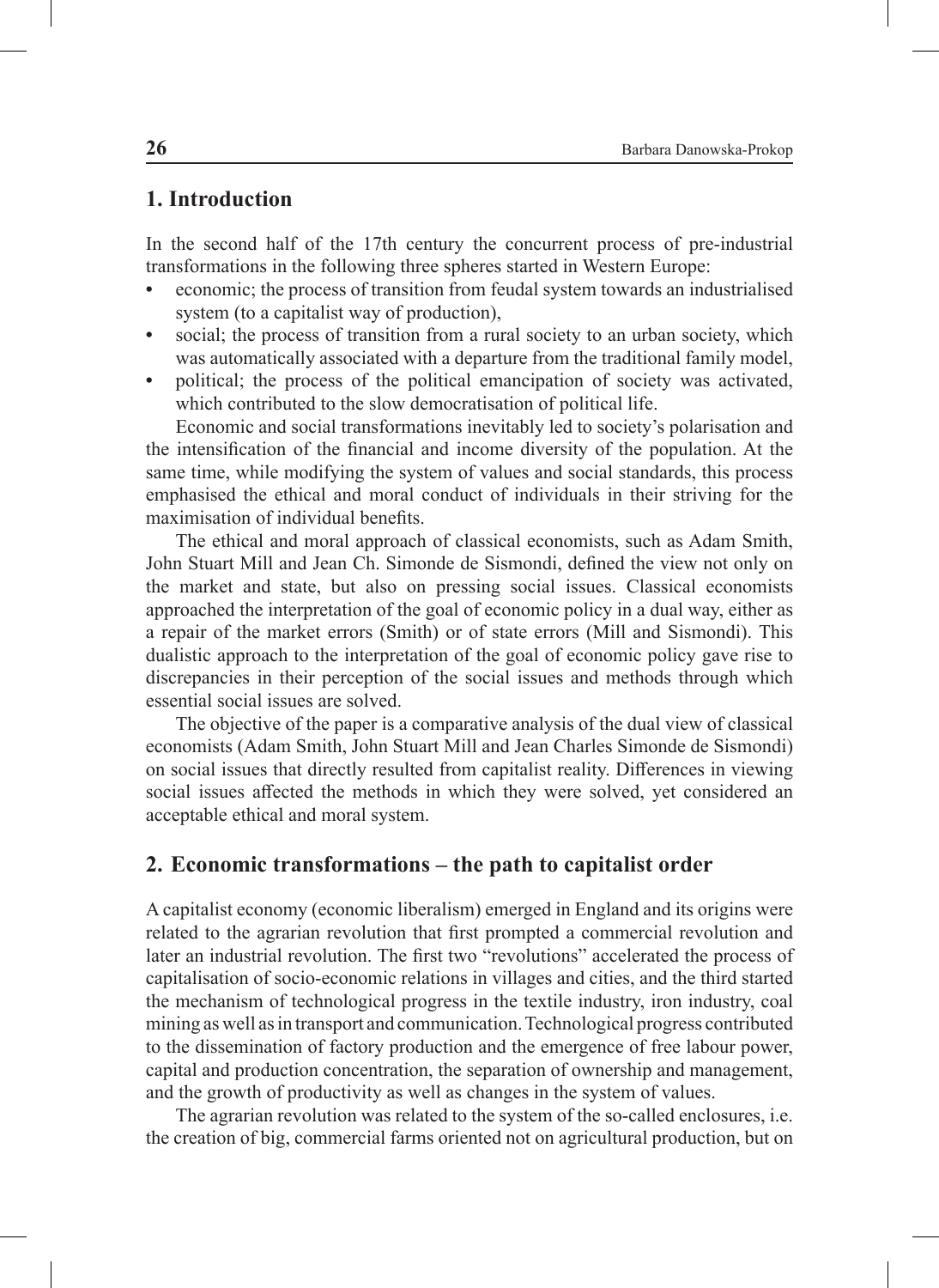sheep farming and wool production (breeding favoured the maximisation of profits because it brought a larger income and demanded less workload) [Cameron, Neal 2004, pp. 195-198; Kaliński 2008, pp. 45-49; Maciejewski, Sadowski 2007, pp. 71-81; Topolski 2003, pp. 17-29; Zins 2001, pp. 101-109]. Thus, the capitalisation process in the country contributed to the commodification of agricultural production and the development of trade in goods, and also to liberation of the surplus of workforce (capitalisation contributed to the abolishment of serfdom) that was moving from villages to cities in search for a livelihood. A growing economy and the decentralisation of politics set the stage for industrial revolution, the rise of industrial capitalism and industrial society [Baldwin 1990, pp. 44-54; Głąbicka 2001, pp. 51-75; Gray 1994, pp. 30-39; Semkow 1988, pp. 12-13; Szpak 2007, pp. 125-182; Topolski 2003, pp. 73-74; Wickham 2018, pp. 179-182; Zagóra-Jonszta 2000, pp. 9-12].

Shaping the capitalist method of production was accompanied by the conflict of interests between employers and workers, i.e. between individual freedom and social freedom, individualism and collectivism, private ownership and socialised ownership, labour and capital, as well as the market and the state. The above conflict of interests was noticed by philosophers and "economists", including David Hume, Jeremy Bentham, Adam Smith, John Stuart Mill, Jean C.L. Simonde de Sismondi, where:

- **•** Smith spoke about individual freedom, i.e. about freedom that is an individual issue of a person, and the principle of personal freedom resulting from dominance, including freedom of management.
- Mill spoke about socialised freedom, i.e. about freedom ceding the responsibility to protect (help) an individual against the destructive mechanisms of an uncontrolled market to the state.
- **•** Simonde de Sismondi spoke about socialised freedom, i.e. freedom supported by the state ensuring the protection of interests of economically the most vulnerable groups [Dahrendorf 1993, pp. 48-53; Piątkowski 1978, pp. 61-95; Zabiegalik 1994, pp. 487-488].

Despite different views on the "deficiencies" of human nature (freedom and private ownership), Smith and Mill agreed that the market mechanism, institutions, law, as well as habits and morality would soften the antagonisms because free competition would encourage people to act, to grow wealthy and improve living conditions. "Rivalry and competition make the achievement of perfection even in humble professions the object of ambition, which often stimulates towards a really strong effort" [Smith 2007, vol. 2, p. 494]. Therefore, market and free competition would contribute to the elimination of the negative consequences of economic inequalities (injustice) and thereby, to an improvement in the economy's efficiency. Sismondi, on the other hand, presented a different approach to the above issue, because he noticed the source of growing economic disparities and increasing social problems in free competition and the motives of individual profits: "(…) existence of social classes of the rich and the poor, capitalists and workers whose interests were  $(...)$  in continuous mutual conflict" [Galbraith 1991, p. 110].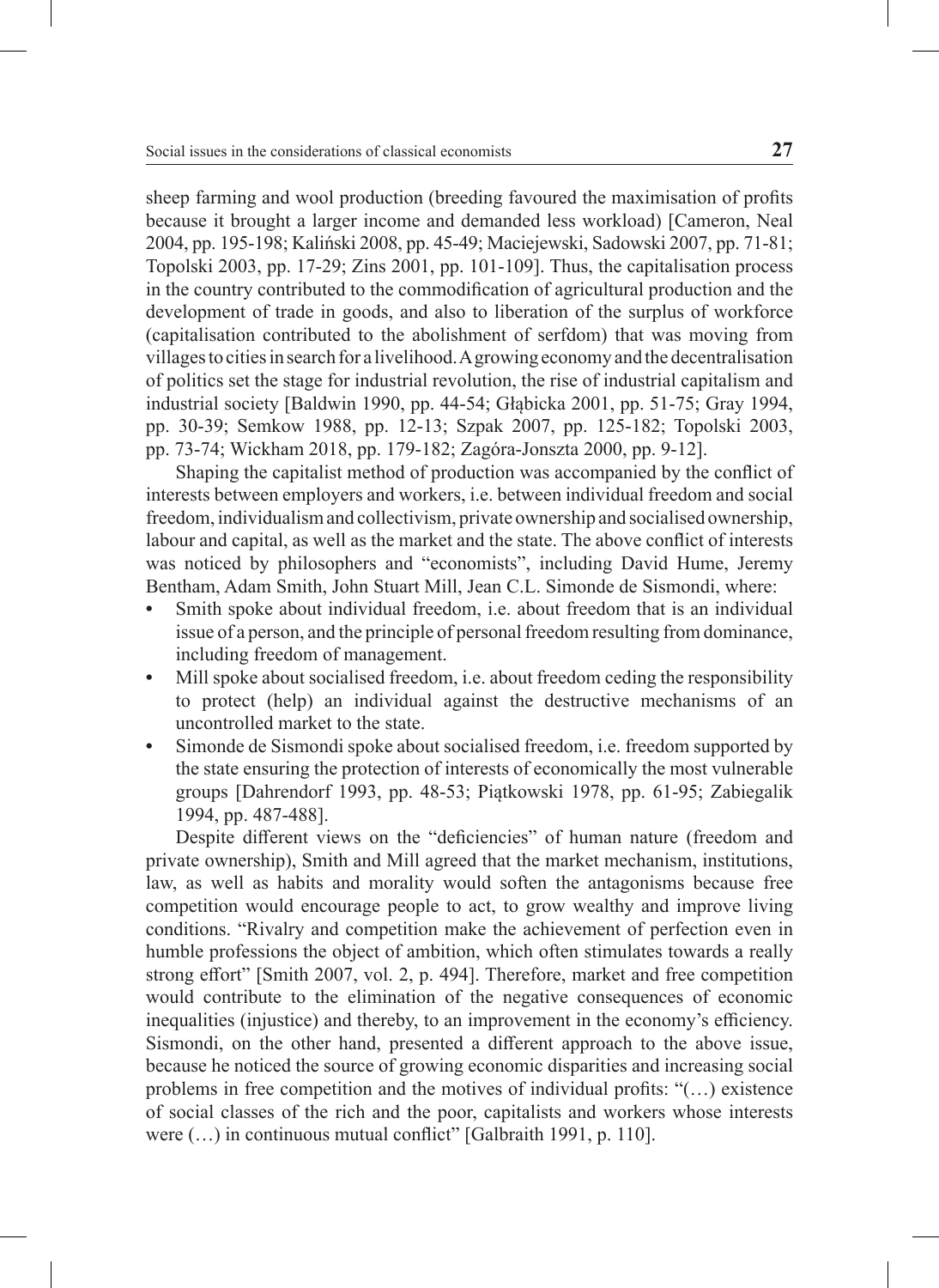While glorifying individual liberty, private ownership and free competition, English classical economists pronounced for market dominance and the marginalisation of the state both in the economic and social sphere. Therefore they agreed that free competition and an efficiently operating market mechanism guaranteed the maximisation of profits in the individual as well as the global aspect [Drozdowicz 2008, pp. 135-136; Rau 2000, pp. 87-91].

In France, however, absolutism and feudal relations favoured economic protection, including regulations and extensive control, and they restricted liberty and freedom of actions. Therefore, absolutism in connection with the policy of protectionism were preserving the feudal order and they guaranteed the privileged position of the Church. Thanks to this, they postponed the process of transition to capitalist relations of production and to the reconstruction of social governance [Baszkiewicz 1999, pp. 70-75; Gray 1994, pp. 30-31].

Hence the different approach of the French to the issues of socio-economic life resulted from specific local determinants of a socio-economic, as well as an ethical and moral character. French philosophers and the authors of the *Great Encyclopaedia* (the advocates of anti-feudal ideology and at the same time the forerunners of liberalism) agreed that socio-economic life should be based on the idea of equality and freedom. Thus they also believed in the reform actions of an enlightened monarch that would activate the process of reconstruction of society and the economy and contribute to the rise of the society of smallholders living in equality and justice. The ideal of a wise and effective government inspired Jean Ch.L. Simonde de Sismondi [Black 1997, pp. 258-276].

#### **3. English classics – view on social issues**

Despite his faith in the "perfection" of the market mechanism (in the theoretical approach a free market guaranteed not only the optimal allocation of resources in economy, but also the optimum level of production and income, including salary), Smith noticed social conflicts resulting from free competition and the domination of private ownership, which in practice contributed to financial and income diversity in society. However, in Smith's opinion, diversity was a necessary and natural source of social development. This view finds confirmation in his concept of history in which he showed the social results of the marketisation of the poorest workers through labour division. "Servants, labourers and workmen of different kinds, make up the far greater part of every great political society. (…) But what improves the circumstances of the greater part can never be regarded as an inconveniency to the whole. It is but equity, besides, that they who feed, clothe and lodge the whole body of the people, should have such a share of the produce of their own labour as to be themselves tolerably well fed, clothed and lodged [Smith 2007, vol. 1, p. 101]. Therefore he opted for higher salaries for workers: "a man must always live by his work, and his wages must at least be sufficient to maintain him. They must even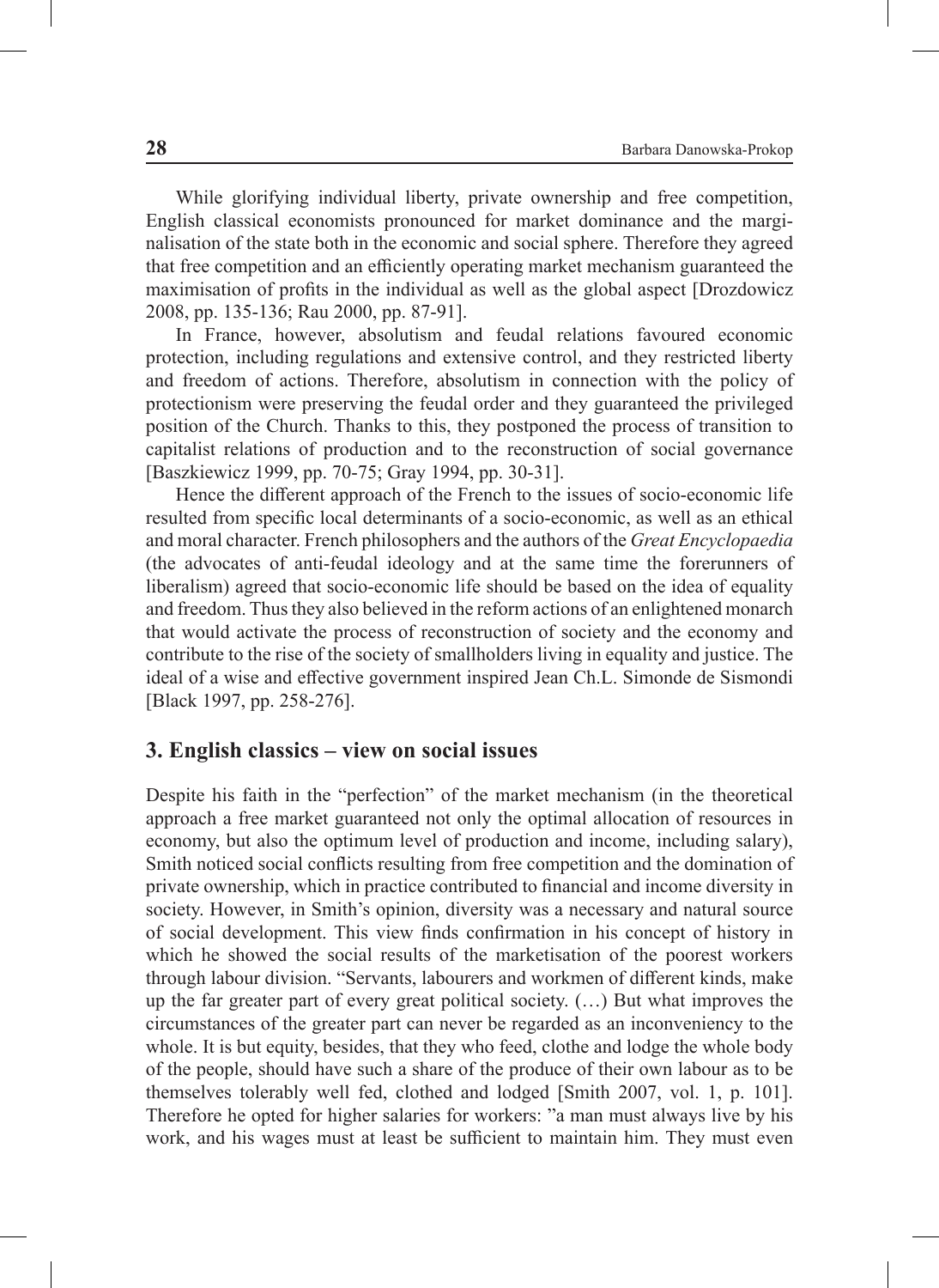upon most occasions be somewhat more; otherwise it would be impossible for him to bring up a family, and the race of such workmen could not last beyond the first generation" [Smith 2007, vol. 1, p. 81]. According to Smith, higher wages determined the speed of natural growth but also motivated the workers to more efficient work as well as to the improvement of the already possessed skills and to gain new ones. In this way, the level of labour advancement and specialisation, that determined the pace of economic development was growing: "The liberal reward of labour (…) increases the industry of the common people.  $(\ldots)$  A plentiful subsistence increases the bodily strength of the labourer (…) animates him to exert that strength to the utmost (…): where wages are high, accordingly, we shall always find the workmen more active, diligent, and expeditious, than where they are low" [Smith 2007, vol. 1, pp. 104-105]. Furthermore, higher wages positively affected production and consumption, and this, in turn, translated into decent living conditions (living conditions determined procreation) and the acceleration of the speed of capital accumulation, i.e. into economic growth.

However, the reality was far from the Smithsonian vision and therefore in disputes between workers and hired labourers, employers were in the privileged position because they had the right to organise and reach a common position concerning wages and working conditions (workers were deprived of the right for a long time), and the institution of state safeguarded their economic and political interests. "Masters are always and everywhere in a sort of tacit, but constant and uniform combination, not to raise the wages of labour above their actual rate" [Smith 2007, vol. 1, p. 80].

Despite his "pro-employee" attitude, Smith reluctantly referred to social legislation, including work and wages-related legislation. He took the view that the state interference in labour matters would contribute to a decline in the rate of profit and a slowdown in capital accumulation, i.e. a violation of the economic balance and slower growth of wealth. In a situation of imbalance, production (national income) is declining, employment is decreasing (unemployment grows as a result of decline in profitable capital investments) and wages are smaller, which, in turn, leads to the deterioration of living conditions of hired labourers (and a slowdown of population growth). Therefore, support for hired labourers and the poor from the state not only disturbs natural economic processes (the free play of market forces), but also damages the spirit of entrepreneurship and de-activates workers, which only makes their poverty more severe and intensifies social conflicts [Elliot, Peters, Motamadi 2001, vol. 28; Eltis 1975, pp. 426-454; Farmer 1997, pp. 246-255; Zabiegalik 2002, pp. 123-130].

J.S. Mill worked on social issues in a more comprehensive way. He noticed the conflict between private interest and the public good as well as the wealth of an individual and the poverty of many people, and therefore opted for support for the poor (he created the foundations for social liberalism within which he linked the principle of utilitarianism with the principle of justice). Mill separated efficiency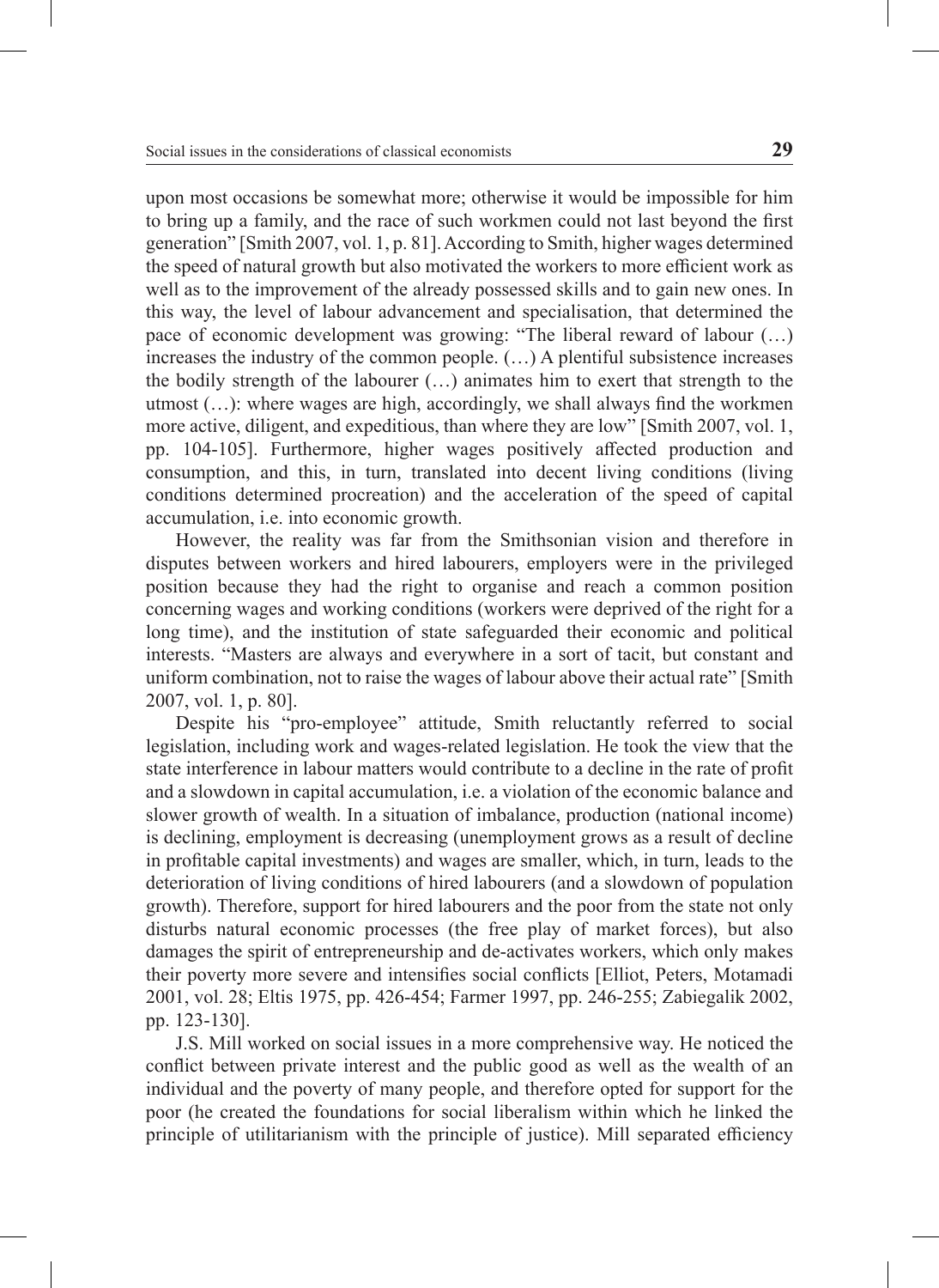from equality, and in his approach a fairer division of social income was determined both by the mechanism of free competition as well as the state. Thus, Mill writes: "(…) what is fair is useful, justice is a collective name for the most important social utilities, which are socially of great importance" [Mill 1959, p. 110].

While noting the negative effects of the operation of the mechanism of the "invisible hand", Mill drew attention to the quality of life and the role of the state in the fight for the improvement of the living conditions. "Government activity is never too broad if it does not hamper but supports and stimulates efforts and development of an individual. Evil only starts where it is replaced by its own activity" [Mill 1959, p. 286]. Thus, while not being a supporter of the concept of the minimal state (he approved the Smithsonian vision of the tasks of the state in the sphere of fiscal policy, legal system, judiciary and enforcement measure applied by the police), he noted the "growing up of capitalism" at the same time, and therefore he redefined the tasks facing the state: the unification of the system of weights and measurement to facilitate exchange; the legal protection for economically weaker people; the protection of freedom of all individuals in the society; the organisation of employment services for the poor and those deprived of work; care for the disabled and the diseased by workers adequately prepared by the state; control over the employment of children and youth; the protection of women against moral and economic tyranny; support for scientific discoveries significant for future generations and the appropriate management of state property [Mill 1995, pp. 61-75; Mill 1966, vol. I, pp. 552-560, vol. II, pp. 798-800]. Furthermore, he wanted the state to take care of public education in which he saw the tool of poverty elimination. "(…) the government of good will and sufficiently civilised can believe with no conceit that they have or should have a higher level of culture than an average level of the society they rule and that therefore, they are capable of providing the population with better education and upbringing than they would demand by themselves. Thus, education is one of the things that actually government can provide to the people" [Mill 1966, vol. II, p. 798].

While noticing the problems resulting from the dominance of the laissez-faire principle and no interference from the state in the economic sphere, Mill supported the specifically approached intervention of the entity and therefore he distinguished two of its kinds:

- **•** authoritative he rejected this type of intervention because it was related to restricting the freedom of management with the weakening of the motive of individual profit,
- **•** non-authoritative he accepted this type of intervention because it did not destroy the spirit of entrepreneurship and was limited only to giving advice and formulating recommendations supporting the improvement of the efficiency of economy and society functioning [Mill 1966, vol. II, pp. 778-781].

While presenting a new view on the state and its functions, Mill automatically addressed the problem of poverty. Mill's analysis showed that it was a result of irrational economic choices of specific individuals, and thus resulted: "(…) either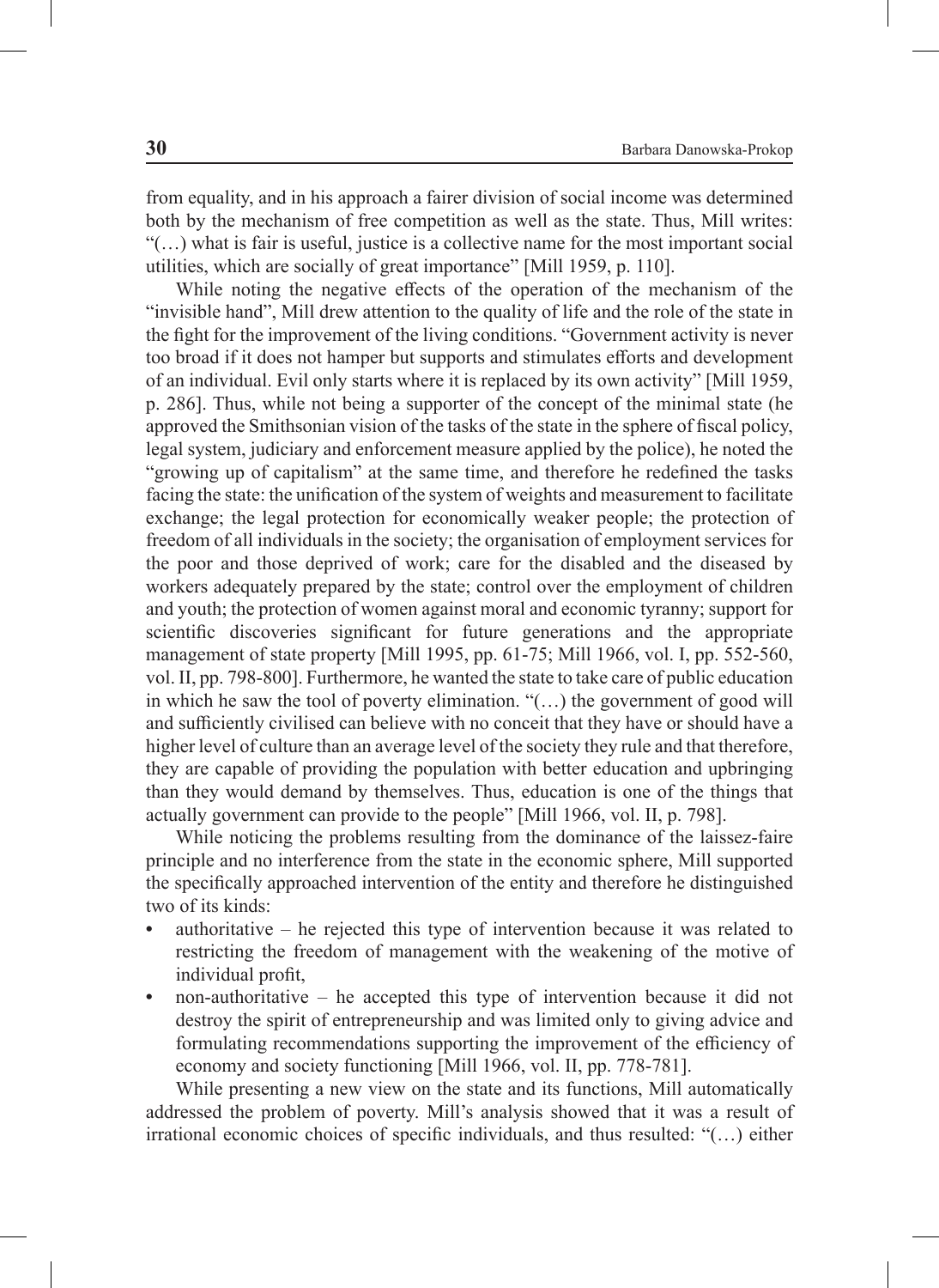from indolence, or carelessness, or because people think it is fine to pay and ask no questions, (…) three-fourths of those who can afford it, give much higher prices than necessary for the things they consume; while the poor often do the same from ignorance and defect of judgement, want of time for searching and making inquiry, and not infrequently, from coercion, open or disguised" [Mill 1966, vol. I, p. 583]. Thus, insufficient knowledge resulting from the lack of education, especially of hired labourers, was the main reason for the irrationality of the actions of individuals and the consequent poverty. To limit the extent of poverty and increase the general level of labourers' wealth, it was necessary to introduce compulsory education. According to Mill, educated, healthy and not demoralized people were economically and socially more productive, and thus they did not threaten the existing social order [Ludwikowski, Woleński 1978, pp. 78-107].

### **4. Social issues in Jean C.L. Simonde de Sismondi's approach**

The specific nature of the French determinants of the growth of capitalism affected Simonde de Sismondi's views. In his approach, Sismondi considered unfavourable social and economic trends, i.e. the decline in employment and wages, the progressing process of population pauperisation and the pursuit of profit (exploitation intensified the divergencies between consumption and production and brought a crisis of overproduction), that were revealed in the 1830s [Danowska-Prokop 2014, pp. 47-48; Zagóra-Jonszta 2016, pp. 92-96]. The new reality forced Sismondi to redefine the subject of economics, and so "*Political economics should teach us the theory of general well-being* [Simonde de Sismondi 1955, vol. 2, p. 296] or *Material wellbeing of Man so far as it depends on the state, is the subject of political economics* [Simonde de Sismondi 1955, vol. 1, p. 25]. According to Sismondi, political economics took together into account two components:

- **•** objective, related to wealth production,
- **•** axiological, related to the just division of produced wealth between the people.

A new look at the subject of economics was associated with the departure from cognitive individualism and with the application of the universalist approach with an emphasis on the social aspect [Piątkowski 1978, pp. 173-187]. Thanks to this, a new opportunity emerged for the modification of division relationships but with no violation to the essence of capitalist production relations.

Analysing the social and economic results of the development of capitalist production relations, Sismondi stated that public authority is established to create production and division conditions and thus the dissemination of common wealth, i.e. a reduction in the extent of poverty. "Government is instituted for the collective protection of each citizen, against harm from others. It opposes public good to any private interest" [Simonde de Sismondi 1955, vol. 2, p. 266]. It was no longer a Smithsonian society composed of identical individuals, seeking to achieve personal profit in conditions of natural freedom by means of an "invisible hand" that would generate beneficial effects for the whole society.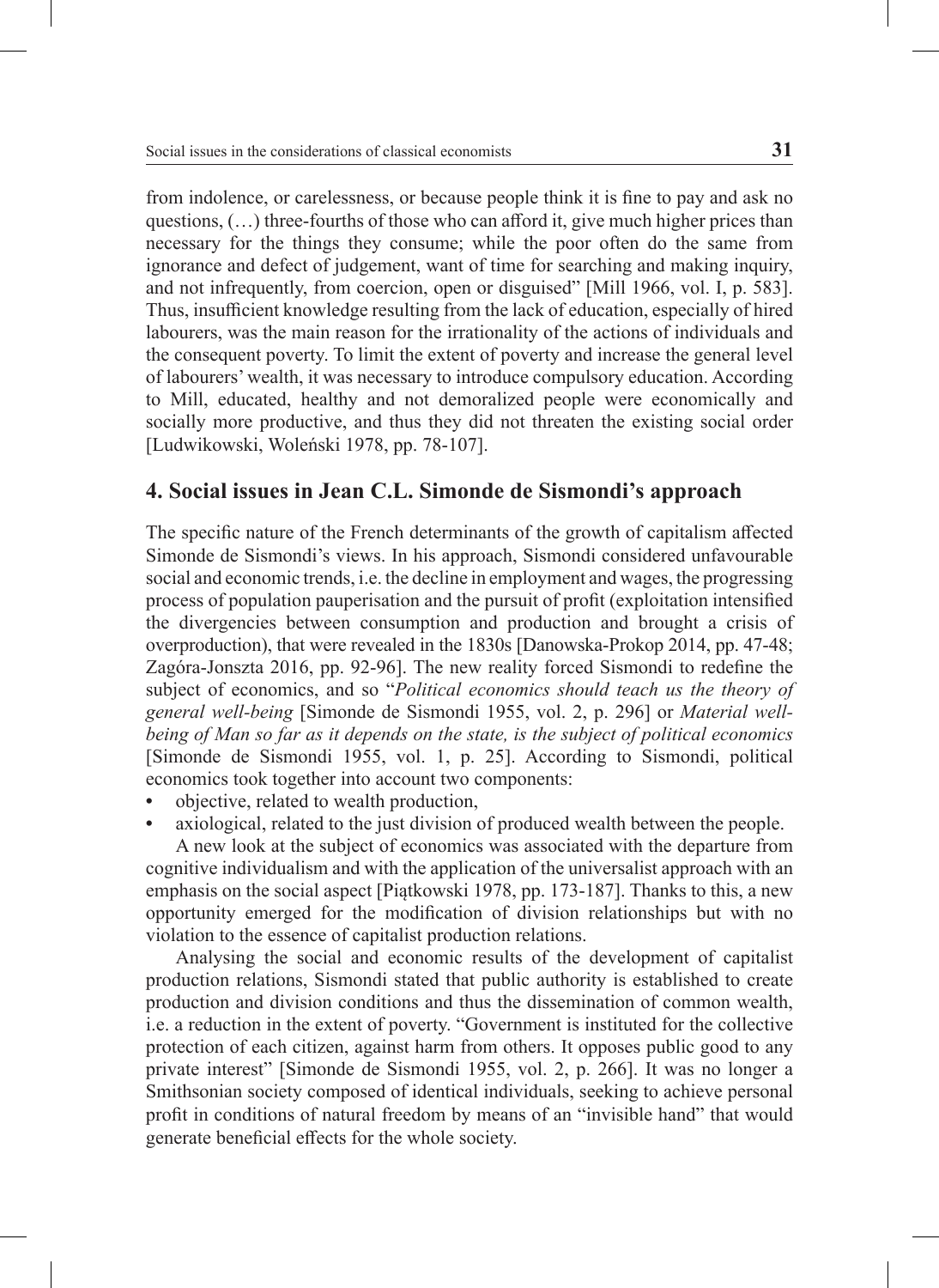The approach proposed by Sismondi resulted from the evolution of socioeconomic conditions. Therefore he supported the system of guaranties from the state authorities and employers. In the system of guaranties, the employer (entrepreneur) obliged themselves to:

- **•** employ workers and provide a regular income,
- **•** pay the worker benefits in case of their incapacity for work (due to health reasons),
- **•** provide security for the worker in case of permanent incapacity to work,
- **•** provide security for the worker for old age [Simonde de Sismondi, vol. 2, pp. 278, 285-286].

The benefits of the system of warranties also included landowners (according to the concept, they obtained the right to a pension in return for the sale or lease of land), tenants, craftsmen and the employers themselves [Zagóra-Jonszta 2016, pp. 92-96].

Economic instability, growing social conflict and dynamic technological progress encouraged Sismondi to reject the principles of liberalism and the new approach to the state as a coordinator of both economic and social life. Thus, with the use of legal and fiscal, tools this entity should:

- **•** legalise operations of trade unions,
- **•** regulate women's and children's working time,
- **•** reduce the working time and increase wages,
- **•** introduce labour and social laws,
- **•** determine conditions for the fair division of produced wealth,
- **•** introduce protection of the poor (system of benefits),
- **•** stimulate the level of production and trends of desired industry development (he supported the elements of planning on a macro-economic level),
- protect small-scale production,
- **•** organise public works.

According to Sismondi, an active state will restrict the imperfections of a capitalist economy based on free competition and motives of individual profit on the one hand, and on the other hand it will reduce property and income divergencies, and thus will increase the level of wealth of the whole of society.

## **5. Conclusions**

The first wave of industrial revolution contributed not only to modernisation, i.e. the development of a capitalist economy and the emergence of industrial society, but also to the reconstruction of social relations. This, in turn stimulated the increase of expectations of individuals towards the state in terms of social issues, i.e. taking responsibility, by the state, for the level of social security.

Except for Sismondi, in the opinions of classical economists, the state was a bad manager because in its operations it was not guided by the motive of private interest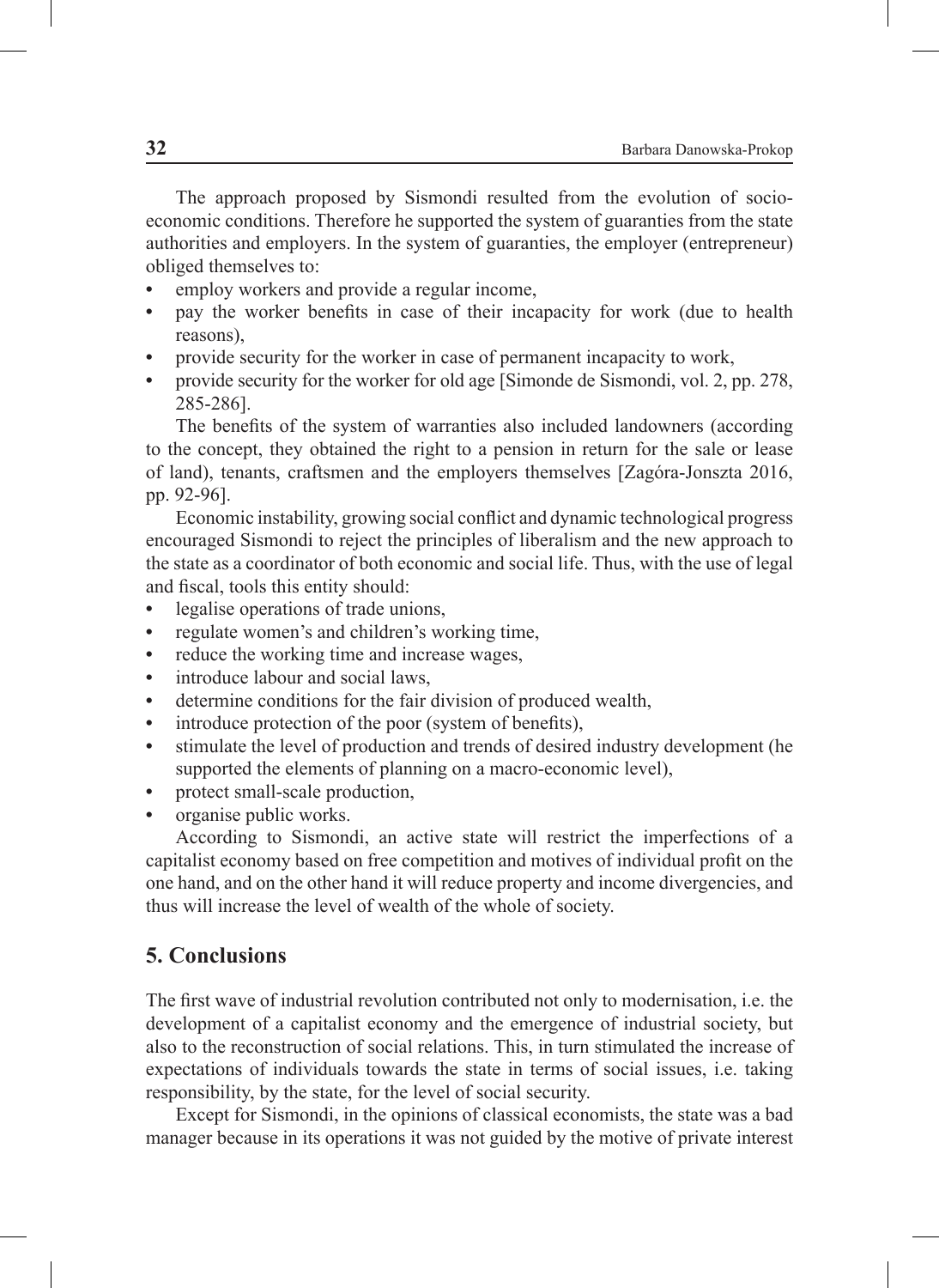and thus it could not control and coordinate its own activity. This attitude was related to the reluctance to social legislation, including labour and salary legislation. According to classical economists, the social activity of the state would negatively affect the rate of profit and the speed of capital accumulation and thus the pace of economic growth. This would violate the economic balance.

While not sharing the optimism of the English classical economists, Sismondi opted for the modification of capitalist production relationships (state interventionism) in the sphere of the structure of division of produced national income which would contribute to the establishment of social legislation, the reduction of unemployment, the increase of salaries and the improvement of living conditions of small-scale producers and hired workers. Therefore, state activity in the process of meeting the socio-economic needs was to prevent the social exclusion of economically weaker individuals.

### **Bibliography**

- Baldwin P., 1990, *The Politics of Social Solidarity. Class Bases of the European Welfare States 1875-1975*, Cambridge University Press, Cambridge.
- Baszkiewicz J., 1999, *Władza* [*Power*], Wrocław-Warszawa-Kraków.
- Black J.,1997, *Europa XVIII wieku 1700-1789* [*Europe of the 18th Century 1700-1789*], Państwowy Instytut Wydawniczy, Warszawa.
- Cameron R., Neal L., 2004, *Historia gospodarcza świata. Od paleolitu do czasów najnowszych*  [*Economic history of the world. From Palaeolithic period to the most recent times*], Książka i Wiedza, Warszawa.
- Dahrendorf R., 1993, *Nowoczesny konflikt społeczny. Eseje o polityce wolności* [*New social conflict. Essays on the policy of freedom*], Czytelnik, Warszawa.
- Danowska-Prokop B., 2014, *Od liberalnej do keynesowskiej wizji państwa* [*From liberal to Keynes' vision of the state*], Studia Ekonomiczne [Economic Studies], zeszyty nr 176, pp. 42-55.
- Drozdowicz Z., 2008, *Filozofia społeczna liberałów brytyjskich. Przyczynek do narodzin kapitalizmu z ludzką twarzą* [*Social philosophy of British liberals. Contribution to the rise of capitalism with a human face*]*,* [in:] W. Jarmołowicz, M. Ratajczak (eds.), *Liberalizm we współczesnej gospodarce*  [*Liberalism in modern economics*]*,* Wydawnictwo Akademii Ekonomicznej w Poznaniu, Poznań.
- Elliot J.E., Peters J.E., Motamadi F., 2001, *Adam Smith`s Models of Social Organization*, International Journal of Social Economics, vol. 28.
- Eltis W., 1975, *Adam Smith's Theory of Economic Growth*, [in:] H. Wilson, A. Skinner (eds.), *Essays on Adam Smith*, Oxford, pp. 426-454.
- Farmer D.J., 1997, *Contemporary conceptual space: Reading Adam Smith*, Journal of Management History, vol. 3, pp. 246-255.
- Galbraith J.K., 1991, *Ekonomia w perspektywie. Krytyka historyczna*, Państwowe Wydawnictwo Ekonomiczne, Warszawa.
- Głąbicka K., 2001, *Polityka społeczna w Unii Europejskiej. Aspekty aksjologiczne i empiryczne* [*Social Policy in European Union. Axiological and Empirical Aspects*], Wydawnictwo Wyższej Szkoły Pedagogicznej TWP, Warszawa.
- Gray J., 1994, *Liberalizm społeczny* [*Social Liberalism*], Instytut Wydawniczy Znak, Kraków.
- Kaliński J., 2008, *Historia gospodarcza XIX i XX wieku* [*Economic History of the 19th and 20th Century*], Państwowe Wydawnictwo Ekonomiczne, Warszawa.